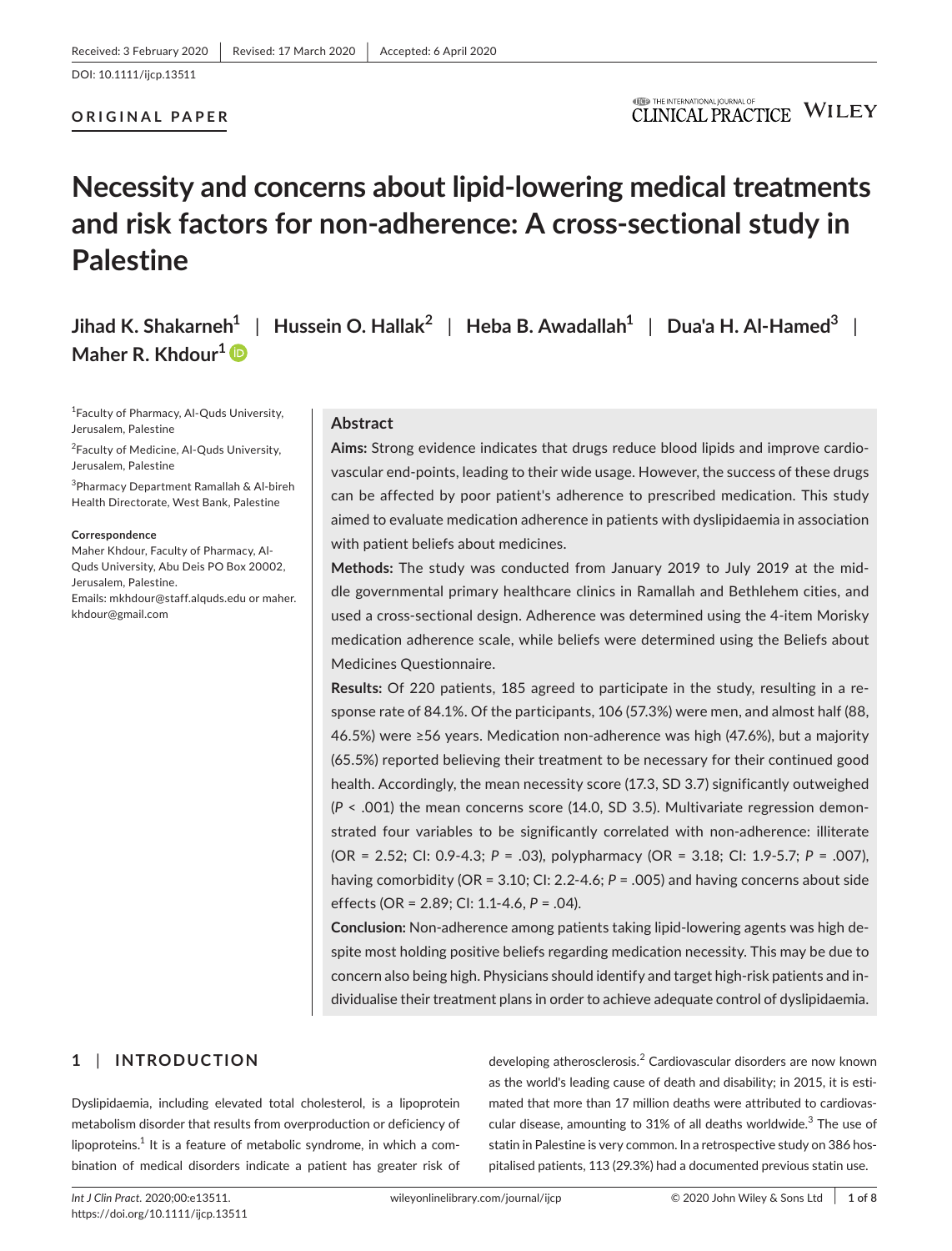## **2 of 8 WILEY CLINICAL PRACTICE** SHAKARNEH ET AL.

In treatment of chronic diseases, non-adherence to medication regimens is a key concern that can negatively impact treatment response, mortality and healthcare cost; consequently, this leads to elevated risk of hospitalisation, wasted resources, increased severity of disease and a need for more intense medicines.<sup>4</sup> Medication adherence, the extent to which a patient take his medication as prescribed, $^5$  is a multidimensional process to which many factors contribute.<sup>6</sup> Factors related patients can include forgetfulness, interfering priorities, deliberately choosing to skip doses, being insufficiently informed and emotional considerations. Factors related to health provider can include the complexity of the medication regimen, insufficient education of patients on benefits and side effects, failure to consider the patient's lifestyle or medication cost, and the lack of a good therapeutic relationship with the patient. Finally, factors related to healthcare system can include limited access of the patient to healthcare services, and the drugs and/or copayments having high costs.

The most powerful predictor of adherence is patient's beliefs about their medicine, which multiple studies have shown to be significantly associated with adherence.<sup>7,8</sup> As described by the Necessity-Concerns Framework, medication adherence is primarily affected by the patient's expectation that their medication is required to maintain good health (necessity beliefs) and by worries about potential side effects (concerns beliefs).<sup>9</sup>

To improve the overall outcome of dyslipidaemia treatment, it is important to evaluate medication adherence and patient beliefs about medication, and furthermore, to recognise factors affecting adherence.<sup>10</sup> Nevertheless, in our setting, there is a lack of research on both adherence and patient beliefs. The goal of this study was to address this research deficit in patients with dyslipidaemia and to additionally evaluate the association of patient beliefs and other factors with medication adherence.

## **2** | **AIM OF THE STUDY**

This study aims to identify predictors of adherence to dyslipidaemia medication regimens, which will help to improve patient's adherence and enhance awareness about the importance of lipid-lowering medications in those at high risk for coronary artery disease.

## **3** | **METHODS**

## **3.1** | **Study design**

This cross-sectional study was carried out between January and July 2019 at two middle governmental primary healthcare clinics in the cities of Ramallah and Bethlehem.

#### **3.2** | **Ethical approval**

Before the initiation of this study, all aspects of the protocol were authorised by the Research Ethical Committee of Al-Quds University

#### **What's known**

- Dyslipidaemia is one of the most common disorders encountered in patient consultations and non-adherence to lipid-lowering agents could lead to adverse clinical outcomes.
- Low or non-adherence to lipid-lowering medications is common. However, the reasons for poor adherence are not well understood.

#### **What's new**

- Non-adherence among patients taking lipid-lowering drugs was high despite most holding positive beliefs regarding medication necessity.
- Being illiterate, polypharmacy, comorbidities and concerns about side effects are significantly associated with non-adherence.

(ref no. 86/REC/2019) and by local health authorities at the study sites. The patients gave verbal consent forms before completing the questionnaires.

#### **3.3** | **Sample size and participants**

Raosoft (<http://www.raosoft.com/samplesize.html>) was used to estimate the necessary sample size; 170 patients from both clinics participated in the study. Participants were recruited by means of convenience sampling and were selected from patients who were provided with medical care and anti-hyperlipidaemia medications at the selected healthcare centres with regular follow-up. A welltrained clinical pharmacist who works in a pharmacy clinic at the primary care conducted the interview.

Patients were included in the study if they: (a) were at least 18 years old; (b) were able to read or understand Arabic; (c) were willing to take part in the study; (d) were diagnosed with dyslipidaemia at least 1 year prior; (e) were currently being treated for dyslipidaemia and (f) these are lab results should be available in patients' file and recordas mentioned in your previous question: lipoprotein (LDL) and total cholesterol.

#### **3.4** | **Measurement**

The survey used contained four sections: socio-demographic factors obtained directly from patients; Morisky medication adherence scale (MMAS-4); the Beliefs about Medicines Questionnaire (BMQ); and clinical variables obtained from patient medical files.

In the MMAS-4, all questions had dichotomous responses (No = 0 and Yes = 1). Total scores were summed (range 0-4), with scores of 0-1 denoting high adherence and 2-4 denoting low adherence.<sup>11</sup> The MMAS is perhaps the most widely accepted instrument for measuring self-reported medication adherence.<sup>12</sup>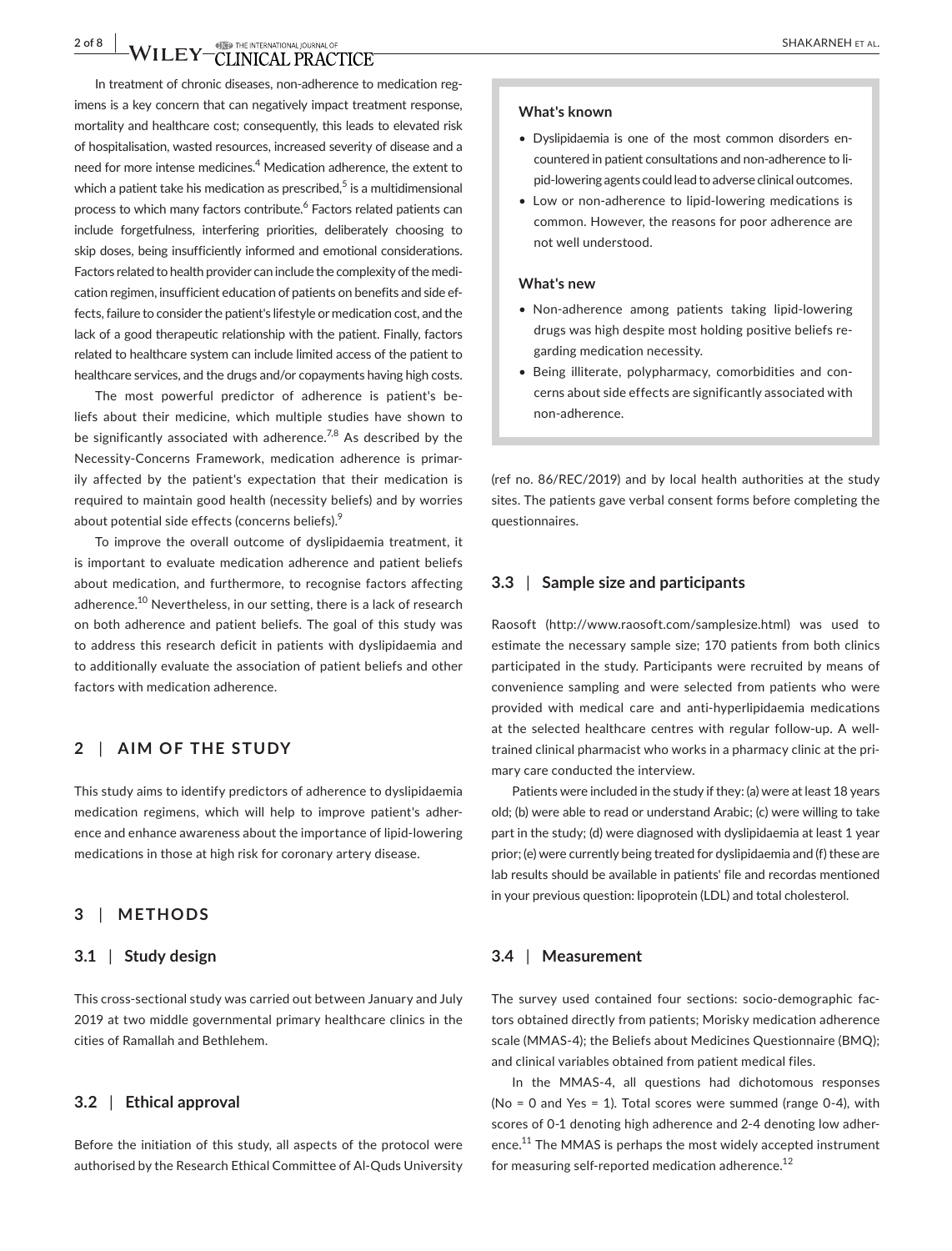The BMO was developed by Horne et al. $^{13}$  and its Arabic version was validated for patients with chronic illness in 2012.<sup>14</sup> This survey is composed of two 5-item scales; one assesses the perceived necessity of a medication for control of the patient's illness and the other concerns of adverse consequences from the medication. On both scales, each item is scored 5 to 1 (strongly agree to strongly disagree), with a higher score representing greater belief or concern; summing along a scale gives a total value of 5 to 25. Subtracting concern from necessity gives the necessity-concerns differential (NCD) score (−20 to 20), where a positive value indicates that the patient perceives medication benefits to outweigh risks and a negative value the inverse.<sup>15</sup>

Patients were additionally categorised into four attitudinal profiles by dividing the scales at their midpoints (ie 15): 'indifferent' (both concern and necessity are low), 'sceptical' (concern high, necessity low), 'accepting' (necessity high, concern low) and 'ambivalent' (both concern and necessity are high).<sup>16</sup>

#### **3.5** | **Statistical analysis**

All data were coded and entered into SPSS, version 21 for all analyses. Continuous variables (eg age, number of medications) were expressed as mean and standard deviation and categorical variables as frequencies (percentages). The Kolmogorov-Smirnov test was used to evaluate the normality of each variable. For categorical variables, significance was determined by either chi-squared or Fisher's exact test; category means were tested for significant differences by Mann-Whitney test. A value of *P* < .05 was considered significant for analysis.

## **4** | **RESULTS**

#### **4.1** | **Patient characteristics**

Of the 220 patients approached for this study, a total of 185 agreed to take part (response rate 84.1%). Of the 185 responders, 106 (57.3%) were men. Almost half of the participants (88, 46.5%) were ≥56 years of age; 79.7% widow; 42.7% were not educated; and 64.1% described themselves as religious. Two-thirds of participants (65.4%) reported school education, while only 22.2% were educated at the college or university level. Also, 119 (64.32%) had been prescribed with more than four drugs. Nearly all patients were taking statins (168, 90.80%) and had done so for an average duration of 8.6  $\pm$  4.7 years; the mean total cholesterol of participants was  $263.1 \pm 52.1$  mg/dL. Participant characteristics are detailed in Table 1.

## **4.2** | **Non-adherence behaviours**

In this study population, medication non-adherence as captured by 4-item MMAS was high (47.6%). Univariate analysis revealed that non-adherence was most likely among illiterate patients (*P* = .03),

those on more than four drugs (*P* < .001) and those having comorbidities (*P* < .001) (Table 1). Non-adherence was most commonly attributed to forgetfulness (35.2%), and second-most to insufficient care about taking medications (27.3%). Non-adherence was commonly unintentional (70.5%), and less often either intentional (26.1%) or mixed in intent (20.5%) (Table 2).

#### **4.3** | **Beliefs about medicines**

Among participants in this study, a majority (65.5%) reported a strong beliefs in the necessity of their current treatment to maintain good health (ie not become ill). Lipid-lowering medications were additionally regarded as important for ensuring future health by most (52.7%) of the participants (Figure 1).

However, despite these beliefs, 60.1% of participants also reported concerns about their lipid-lowering medications having long-term or adverse effects. Overall, most participants (54%) were concerned about becoming dependent on lipid-lowering agents. There was much less concern about the medications disturbing their lives (Figure 2). Notably, the mean concern score of 13.21 (SD 3.2) was significantly below the mean necessity score of 17.92 (SD 3.2; *P* < .001), for a mean necessity-concern differential of 4.7 (SD 1.4). However, individual necessity scores were lower (ie NCDs were negative) for 33 participants (17.8%), while equal scores were obtained for 8 participants (4.3%).

To group participants, their beliefs were categorised as high or low relative to the scale midpoints (specific-necessity and specific-concerns), defining four attitudinal categories: accepting—high necessity, low concern (93, 50.3%); ambivalent—high necessity, high concern (48, 25.9%); sceptical—high concern, low necessity (19, 10.3%) and indifferent—low concern, low necessity (25, 13.5%) (Figure 3).

Chi-squared analysis showed significant variation in non-adherence across attitudinal groups, *χ*<sup>2</sup> (3, n = 185) = 13.47, *P* = .004. A majority (60.8%) of adherent patients were accepting, compared with 38.6% of the non-adherent group. In contrast, 78.9% of non-adherent patients were sceptical, compared with 21.1% of the adherent group.

#### **4.4** | **Association of beliefs with other factors**

Analysis revealed that adherent patients more strongly believed they had personal need of lipid-lowering drugs. Meanwhile, non-adherent participants possessed stronger concerns about long-term use of medications and potential adverse events in the future (Table 3). The NCD score of non-adherent participants was lower than that of adherent participants (4.7 vs 1.7, *P* < .001), revealing that for non-adherent participants belief in the need for lipid-lowering agents was similar to concern about long-term use of the medications.

Table 4 gives additional results correlating necessity scores with patient characteristics. The mean necessity score for men was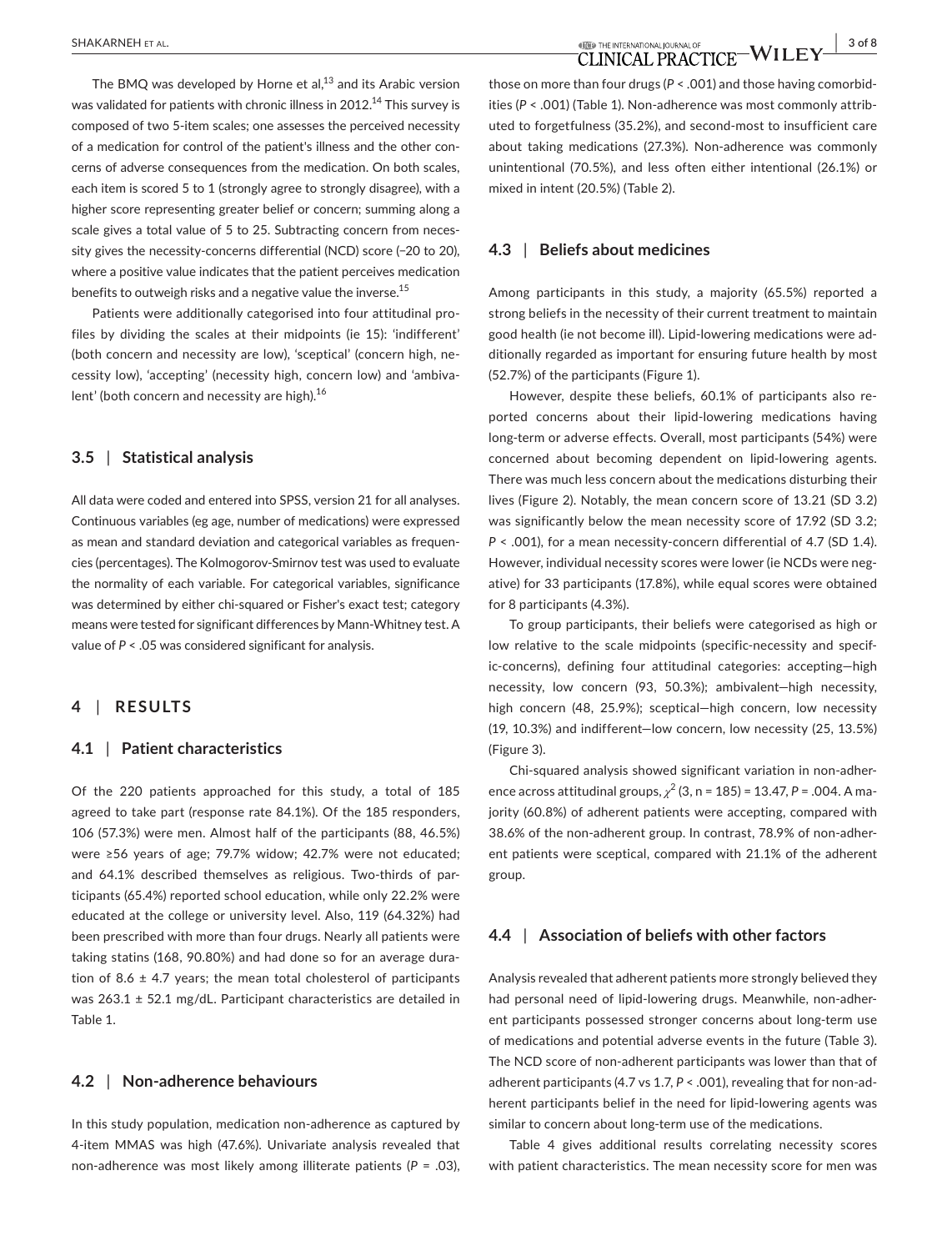| Variable n (%)                             | <b>All patients</b><br>(185) | High<br>adherence (97) | Low adherence<br>(88) | P-value           |
|--------------------------------------------|------------------------------|------------------------|-----------------------|-------------------|
| Gender                                     |                              |                        |                       |                   |
| Male                                       | 106 (57.3)                   | 55 (56.7)              | 51 (57.9)             | .61 <sup>a</sup>  |
| Female                                     | 79 (42.7)                    | 42 (43.3)              | 37 (42.04)            |                   |
| Age                                        |                              |                        |                       |                   |
| $18-35y$                                   | 22 (11.9)                    | 9(9.3)                 | 13 (14.8)             | .11 <sup>a</sup>  |
| $36 - 55y$                                 | 77 (41.6)                    | 35(36.1)               | 42 (47.7)             |                   |
| $\geq 56$ y                                | 86 (46.5)                    | 41 (42.3)              | 45(51.1)              |                   |
| <b>Education level</b>                     |                              |                        |                       |                   |
| <b>Illiterate</b>                          | 23 (12.4)                    | 8 (8.24)               | 15 (17.04)            | .03 <sup>a</sup>  |
| School level                               | 121 (65.4)                   | 66 (68.04)             | 57 (64.8)             |                   |
| College/university level                   | 41 (22.2)                    | 29 (29.89)             | 16 (18.2)             |                   |
| Living status                              |                              |                        |                       |                   |
| Living alone                               | 19 (10.27)                   | 7 (7.22)               | 12 (13.64)            | .06 <sup>a</sup>  |
| Living with someone                        | 166 (89.73)                  | 90 (92.78)             | 76 (86.36)            |                   |
| BMI                                        |                              |                        |                       |                   |
| Normal                                     | 66 (35.68)                   | 38 (39.28)             | 28 (31.82)            | .45 <sup>a</sup>  |
| Overweight                                 | 89 (48.12)                   | 48 (49.5)              | 44 (50.0)             |                   |
| Obese                                      | 30 (16.22)                   | 11 (11.34)             | 19 (21.59)            |                   |
| Polypharmacy                               |                              |                        |                       |                   |
| $<$ 4                                      | 119 (64.32)                  | 69 (71.13)             | 50 (56.82)            | $1001^a$          |
| >4                                         | 66 (35.68)                   | 28 (28.87)             | 38 (43.18)            |                   |
| Comorbidities                              |                              |                        |                       |                   |
| Yes                                        | 125 (67.57)                  | 55 (56.70)             | 70 (79.54)            |                   |
| N <sub>o</sub>                             | 60 (32.43)                   | 42 (43.29)             | 18 (20.45)            | $1001^a$          |
| Medications                                |                              |                        |                       |                   |
| <b>Statins</b>                             | 168 (90.80)                  | 90 (92.8)              | 78 (88.6)             | .55               |
| <b>Fibrates</b>                            | 15 (8.21)                    | 7(7.2)                 | 8(9.0)                |                   |
| Others                                     | 2(1.1)                       | $\mathbf 0$            | 2(2.4)                |                   |
| Duration of statin use<br>(years $\pm$ SD) | $8.6 \pm 4.7$                | $7.3 \pm 4.1$          | $8.8 \pm 4.4$         | .06 <sup>b</sup>  |
| Total cholesterol (mg/<br>$dL \pm SD$      | $263.1 \pm 52.1$             | $256.8 \pm 50.5$       | $269.9 \pm 53.2$      | .07 <sup>b</sup>  |
| LDL-C ( $mg/dL \pm SD$ )                   | $140.0 \pm 18.1$             | $140.6 \pm 18.3$       | $137.7 \pm 17.9$      | .63 <sup>b</sup>  |
| HDL-C ( $mg/dL \pm SD$ )                   | $53.2 \pm 6$                 | $54.1 \pm 6.6$         | $53.1 \pm 5.4$        | $.71^{b}$         |
| Total Morisky score (±SD)                  | $1.4 \pm 0.5$                | $0.961 \pm 0.17$       | $2.0 \pm 0.3$         | < 00 <sup>b</sup> |

**TABLE 1** Patient characteristics and univariate analysis results reflecting potential contributions of characteristics to medication adherence

*Note:* Total Morisky score range 1-4.

Abbreviations: HDL, high-density lipoprotein; LDL, low-density lipoprotein.

<sup>a</sup>Chi-squared test for categorical groups.

b Student's *t* test.

not significantly greater than that of women (17.7 vs 16.8, *P* = .14). However, a significant negative correlation was observed when considering total cholesterol (*P* = .03) or Morisky score (*P* = .01). No significant association was identified that connected any other demographic or clinical variables with necessity scores.

Unlike necessity scores, concern scores were found to have significant associations with demographic and clinical variables (Table 5). Namely, significant positive correlations were identified

with the number of medications being taken (*P* = .01) and Morisky score (*P* = .01). No significant correlations were identified for other demographic or clinical variables.

Associations of independent variables with low adherence were predicted using a stepwise multivariate logistic regression model (Table 6). Four variables were identified as significant and associated with non-adherence: illiterate (OR = 2.52; CI: 0.9-4.3), polypharmacy (OR = 3.18; CI: 1.9-5.7), having a comorbidity (OR = 3.10;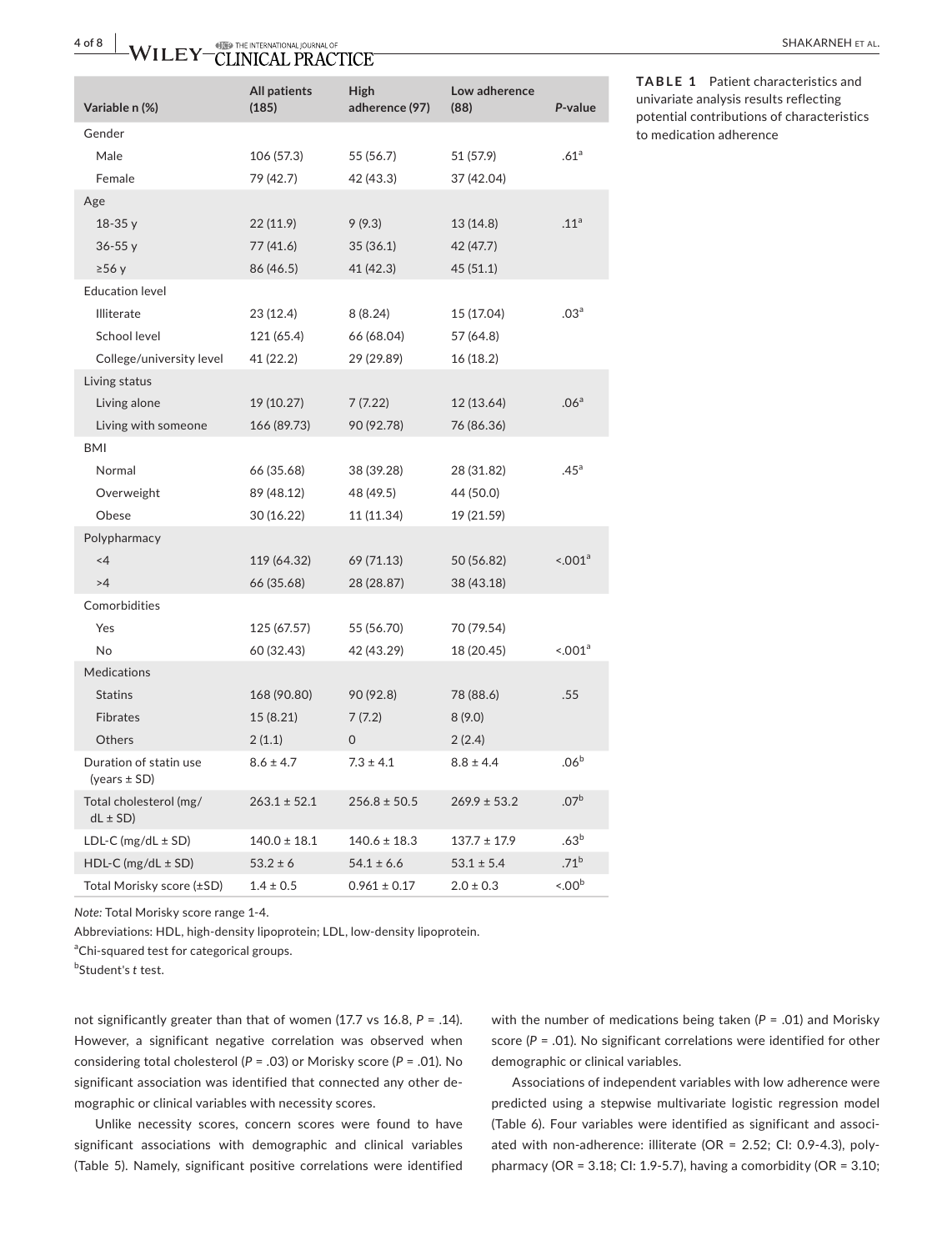**TABLE 2** Adherence and non-adherence among study participants (n = 185)

| Prevalence of adherence/non-adherence      | Total 185 (%) |
|--------------------------------------------|---------------|
| Adherent patients                          | 97 (52.4)     |
| Non-adherent patients                      | 88 (47.6)     |
| Likely cause of non-adherence              | Total 88 (%)  |
| Forgetting to take medication              | 31(35.2)      |
| Careless at times about taking medications | 24 (27.3)     |
| Feeling better                             | 17 (19.3)     |
| Feeling worse                              | 13(14.7)      |
| Type of non-adherence behaviour            | Total 88 (%)  |
| Unintentional                              | 62(70.5)      |
| Intentional                                | 23(26.1)      |
| Mixed                                      | 18 (20.5)     |



**FIGURE 1** Respondent agreement (agree/strongly agree) with questionnaire statements (necessity statements)

CI: 2.2-4.6) and having concerns about side effects (OR = 2.89; CI: 1.1-4.6).

## **5** | **DISCUSSION**

For this analysis, patients were only considered adherent if scored as high adherence (score of 0-1); those who scored >1 were considered to have low adherence. More than 90% of participants were taking statins, and 47.6% self-reported low adherence. Our findings are inconsistent with previous studies, which determined that 30%-50% of patients stopped taking lipid-lowering medication and that adherence decreases over time. $17$  The most likely causes of low adherence in our sample were unintentional forgetfulness and carelessness in taking medications, which were reported by 35.2% and 27.3% of patients, respectively. However, nearly a fifth of patients (19.3%) reported intentional non-adherence in that they stopped taking their medications upon feeling better. The overall nonadherence rate (46.7%) in this study concurs with prior reports by Elsous et al  $(52.3\%)$ ,<sup>18</sup> Jackson et al  $(51.2\%)$ <sup>19</sup> and Bizu et al  $(51\%)$ .<sup>20</sup> However, lower adherence rates have also been reported by Sweileh et al<sup>21</sup> and Jamous et al.<sup>22</sup> at 16.9% and 42.7%, respectively.

In this study population, non-adherence was primarily caused by unintentional behaviours, most commonly forgetfulness and carelessness about medication time.<sup>23</sup> Reasonable explanations for these behaviours may be attributed to multiple factors, including work, travelling, economic status and lack of effectiveness or adverse effects of the medications.<sup>24</sup>

The main finding concerning beliefs about medicines was that the majority of patients having dyslipidaemia hold strong beliefs with regard to medication necessity (mean necessity score 17.3). However, a high proportion of participants also expressed concerns about long-term and potential adverse effects. A general practice survey in France, revealed that more than 10% of patients with dyslipidaemia receiving high-dose statins reported myopathy symptoms.<sup>25</sup> Another study in the United States called (USAGE) reported myopathy side effects in 60% of current and 25% of former users, with side effects the primary reason for statin discontinuation (62%). $2^6$  The importance of patient perception of side effects in adherence has been demonstrated by several studies,<sup>27</sup> and non-adherence may be particularly likely for patients on high doses of cholesterol-lowering drugs who experience adverse events.<sup>28</sup>

In this study, no association was identified connecting necessity score with the demographic variables of age, duration of dyslipidaemia or the number of drugs being taken. However, necessity scores were negatively associated with mean Morisky medication adherence (low score meaning higher adherence) and with total blood cholesterol level. This finding is reasonable as better adherence with lipid-lowering agents will result in a decrease of total cholesterol in the blood. Meanwhile, significant and positive associations with concern scores were observed for Morisky score, high blood cholesterol level, and number of medications taken. Our findings are in consistence with prior reports in US specialist care and in the context of various long-term conditions.

**TABLE 3** Necessity and concern scores for adherent and non-adherent patients

| Score           | Adherent<br>Mean (SD) | Non-adherent<br>Mean (SD) | $t$ (df)    | Mean difference | 95% CI             | $P$ -value $*$ |
|-----------------|-----------------------|---------------------------|-------------|-----------------|--------------------|----------------|
| Necessity score | 17.92 (3.2)           | 16.63(4.1)                | 2.4(185)    | 1.29            | $0.23 - 2.3$       | .018           |
| Concerns score  | 13.21(3.2)            | 14.91(3.7)                | $-3.3(185)$ | $-1.69$         | $-2.70$ to $-0.68$ | .001           |
| <b>NCD</b>      | 4.7(1.4)              | 1.7(0.16)                 | 3.5(185)    | 2.96            | 1.33-4.54          | .001           |

Abbreviations: CI, confidence interval; *df*, degrees of freedom; NCD, necessity-concerns differential; SD, standard deviation. \**t* test.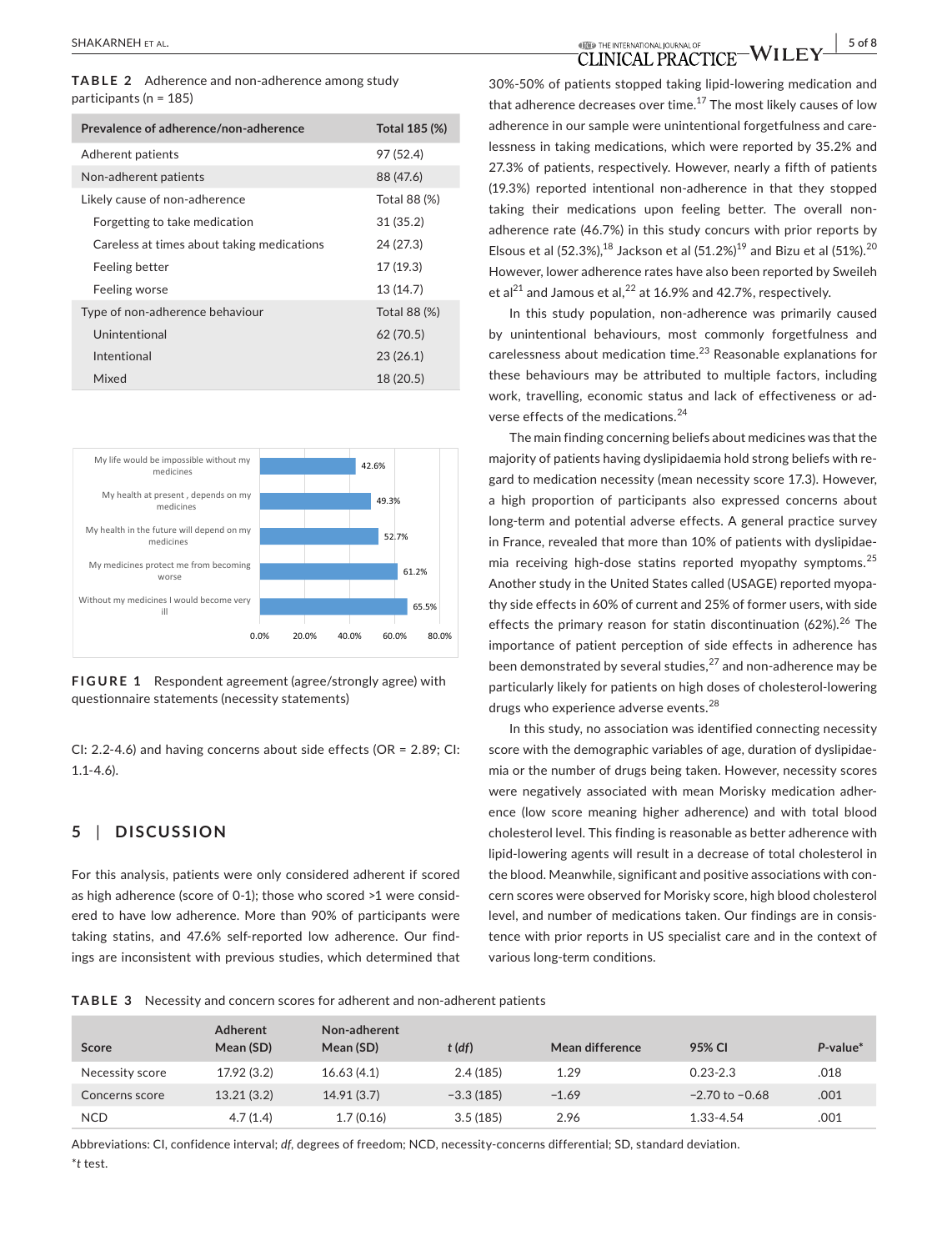**TABLE 4** Association of participant characteristics with necessity scores

| <b>Variables</b>             | N   | Pearson's<br>correlation | P-value |
|------------------------------|-----|--------------------------|---------|
| Age (y, SD)                  | 185 | 0.059                    | .49     |
| Duration of statin use $(y)$ | 185 | 0.042                    | .61     |
| Number of medications taken  | 185 | $-0.144$                 | .09     |
| Total cholesterol (mg/dL)    | 185 | $-0.21$                  | .03     |
| $LDL-C (mg/dL)$              | 185 | 0.11                     | .13     |
| Mean Morisky adherence score | 185 | $-0.38$                  | .01     |

**High** concerns **Skeptical Ambivalent** 19 (10.3%) 48 (25.9%) Low necessity  $\leftarrow$  High necessity **Indifferent Accepting** 93 (50.3%) 25 (13.5%) **Low** concerns

**FIGURE 3** Classification groups describing patient attitudes toward their medications

|        | <b>TABLE 5</b> Association of participant characteristics with concern |
|--------|------------------------------------------------------------------------|
| scores |                                                                        |

| <b>Variables</b>             | N   | Pearson's<br>correlation | P-value |
|------------------------------|-----|--------------------------|---------|
| Age $(y, SD)$                | 185 | 0.03                     | 0.69    |
| Duration of statin use (y)   | 185 | 0.12                     | 0.18    |
| Number of medications taken  | 185 | 0.33                     | 0.01    |
| Total cholesterol (mg/dL)    | 185 | 0.34                     | 0.01    |
| $LDL-C (mg/dL)$              | 185 | 0.067                    | 0.44    |
| Mean Morisky adherence score | 185 | 0.43                     | 0.01    |

Patient adherence was further evaluated in terms of attitude by combining necessity and concern ratings in a two-dimensional analysis. Half of the participants (50.3%) classified as accepting of their lipid-lowering agents (high necessity, low concern). Participants who were classified as sceptical (high concern, low necessity) were more likely to have low adherence.

Logistic regression revealed several factors predictive of non-adherence behaviours: illiteracy and low education (at most through primary school) were the most likely predictors (*P* = .03). Many previous studies have similarly reported higher rates of non-adherence among patients of lower education levels. $^{29,30}$  Lower education is also associated with lower socio-economic status, poor access to the health system and less knowledge about their disorder.<sup>31</sup> Thus, providing more accessible facilities and arranging educational and training programs can improve treatment adherence.<sup>32</sup>



**FIGURE 2** Respondent agreement (agree/strongly agree) with questionnaire statements (concern statements)

**TABLE 6** Multiple regression analysis for variables predicting non-adherence

|                                       | B     | OR   | C1          | P-value |
|---------------------------------------|-------|------|-------------|---------|
| Education (illiterate)                | 0.924 | 2.52 | $0.9 - 4.3$ | .032    |
| Living alone                          | 0.285 | 1.33 | $0.5 - 2.7$ | .157    |
| Polypharmacy $> 4$                    | 1.157 | 3.18 | $1.9 - 5.7$ | .007    |
| Duration of statin<br>use $>$ 5 y     | 0.599 | 1.44 | $1.3 - 3.3$ | .093    |
| Having comorbidity                    | 1.410 | 3.10 | $2.2 - 4.6$ | .005    |
| Having concerns<br>about side effects | 1.06  | 2.89 | $1.1 - 4.4$ | .043    |
| Necessity score < 15                  | 0.322 | 1.38 | $0.6 - 3.3$ | .113    |

Abbreviations: β, regression coefficient; CI, confidence interval; OR, odds ratio.

Polypharmacy (having more than four drugs prescribed) was found to be highly predictive of non-adherence  $(P = .007)$ . A review analysis by Zelko et al<sup>33</sup> found that for polypharmacy patients, non-adherence rates ranged from 6% to 55%. Valladolid et al have found negative associations of medication adherence with more drugs being taken, a large cost burden. $34$  In the present study, comorbidity was another highly significant predictor of non-adherence (*P* = .005). Our findings are consistent with the literature, which have reported association of comorbidities with depression, anxiety and stress, which then have negative effects on adherence.<sup>35</sup>

The last independent predictor of non-adherence identified in this analysis was concern about medications (*P* = .04), consistent with prior literature.<sup>36</sup> Consideration of patient concerns may be essential in ensuring adherence and effective use of medication; patient concerns have been found to predict non-adherence in terms of both extent and direction (over- or underuse).<sup>37</sup>

When developing strategies to improve adherence, modifiable factors should be addressed, and the patients targeted should be those most likely to not adhere. However, the currently available literature on adherence is highly heterogeneous; efforts are first needed to improve the standardisation and therefore comparability of adherence studies.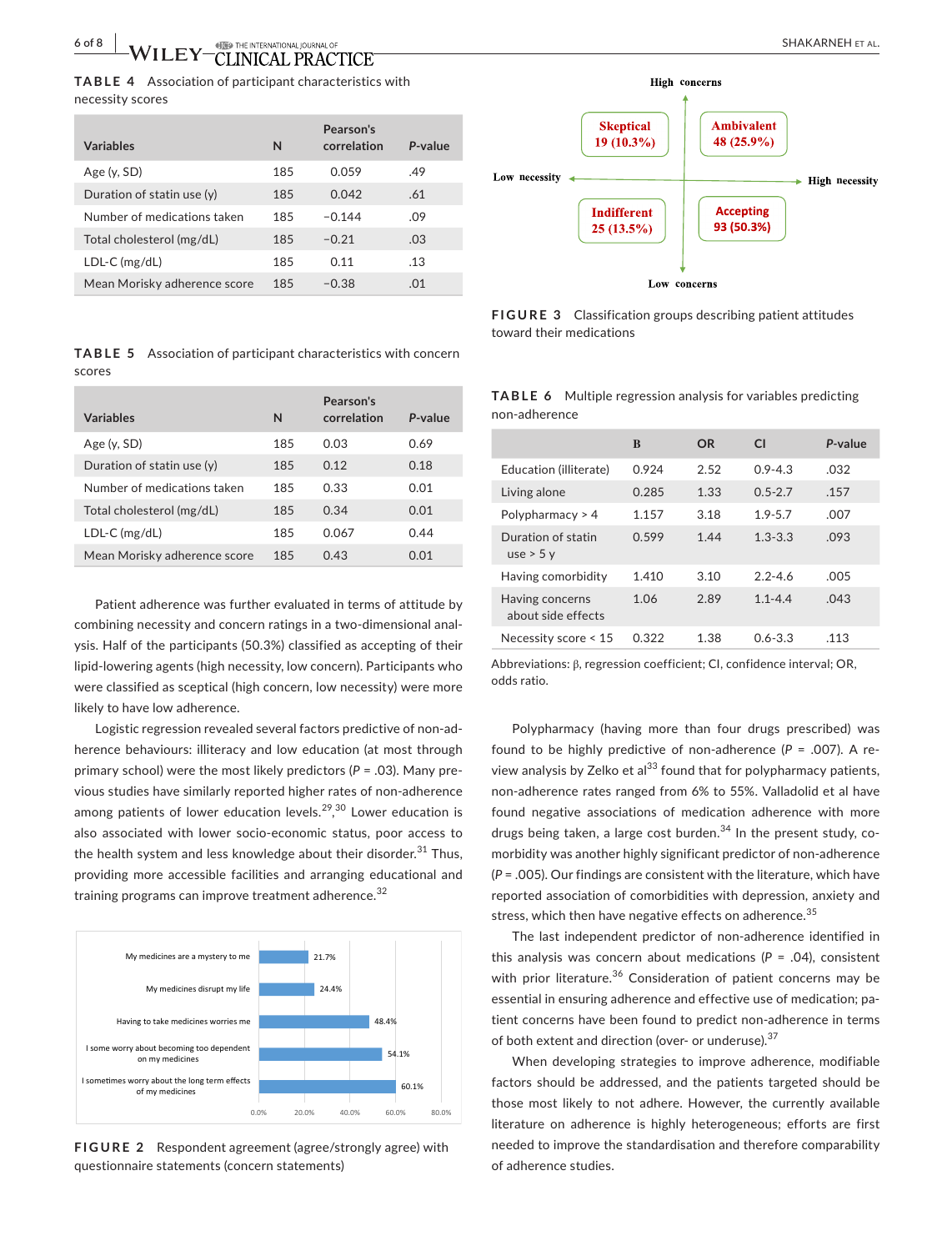Patient education and information have been shown to lead to enhanced knowledge and improved lipid-control behaviours.<sup>38,39</sup> A systematic review of seven studies involving educational and knowledge interventions<sup>40</sup> found that participants who received an intervention were more adherent than those who received only usual care (odds ratio 1.93, 95% confidence interval 1.29-2.88).

The results of this work indicate that patients with risk factors pay more attention. Accordingly, patient beliefs about the risks of high cholesterol and the severity of high cholesterol are significantly associated with medication compliance, and adherence then reinforces the beliefs.41 Other studies have reported that patient beliefs about the importance of cholesterol in heart disease incidence will increase patient motivation and increase adherence. Meanwhile, patients who lack understanding of the risks associated with high cholesterol may be less likely to believe the condition is serious and that aggressive treatment is necessary.<sup>42</sup>

Pharmacists can enhance adherence among patients with dyslipidaemia. A number of interventions that involve pharmacists have been documented in the literature, including counselling visits at the pharmacy,  $42$  making phone calls and leaving voice messages,  $43$ telephone counselling coordinated by a computer-based tracking system,<sup>44</sup> and preparing a 'beep card' to provide reminders when a dose is due.

#### **5.1** | **Strength and limitations**

This study was unique in classifying attitudes of patients having dyslipidaemia towards their medications as four attitudinal categories: accepting (high necessity/low concern), ambivalent (high concern/ high necessity), sceptical (high concern/low necessity) and indifferent (low concern/low necessity).

Surveys and self-reported methods have potential limitations, which are prone to recall biases and/or overestimation of adherence rate may have occurred. Due to the nature of the study as a questionnaire-based study, explaining the cause and effect of non-adherence is limited. Finally, the study covered only two medical centres, which may lack generalisability of our findings.

## **6** | **CONCLUSION**

This study contributes to the increasing evidence suggesting that patient concerns and beliefs about medication are associated with adherence behaviour. In addition, direction of non-adherence was related to specific types of concern. Patient concerns, long-term effect and experiencing side effects appear more pivotal in determining non-adherence than both level of LDL and cholesterol.

#### **ACKNOWLEDGEMENT**

We thank all workers at health clinics at Ramallah and Bethlehem who helped in finishing this study and also we thank the participants who willingly accepted to share for the purpose of this study.

#### **DISCLOSURES**

None.

#### **AUTHOR CONTRIBUTIONS**

All authors contributed to study conduct and design. MK and JS oversaw study design, HA and DA acquired data. All authors interpreted data. HH and MK prepared and revised the manuscript. All authors read and approved the final manuscript.

## **ORCID**

*Maher R. Khdour* <https://orcid.org/0000-0003-0193-7922>

#### **REFERENCES**

- 1. Fodor G. Primary prevention of CVD: treating dyslipidaemia. *BMJ Clin Evid*. 2010;12:2-15.
- 2. Alshehri AM. Metabolic syndrome and cardiovascular risk. *J Family Community Med*. 2010;17:73.
- 3. Mishra RM. Determinants of cardiovascular disease and sequential decision-making for treatment among women: a Heckman's approach. *SSM Popul Health*. 2019;7:100365.
- 4. Robitaille C. Illness representations: theoretical foundations. In: *Perceptions of Health Illness: Current Research Applications*; 1997:19-45.
- 5. Jimmy B, Jose J. Patient medication adherence: measures in daily practice. *Oman Med J*. 2011;26:155-159.
- 6. Robinson LB. Beliefs about cholesterol lowering drugs and medication adherence among rural adults with hypercholesterolemia. *Online J Rural Nurs Health Care*. 2015;15.
- 7. Chapman SC, Horne R, Chater A, Hukins D, Smithson WH. Patients' perspectives on antiepileptic medication: relationships between beliefs about medicines and adherence among patients with epilepsy in UK primary care. *Epilepsy Behav*. 2014;31:312-320.
- 8. Horne R, Chapman SC, Parham R, Freemantle N, Forbes A, Cooper V. Understanding patients' adherence-related beliefs about medicines prescribed for long-term conditions: a meta-analytic review of the Necessity-Concerns Framework. *PLoS ONE*. 2013;8:e80633.
- 9. Clyne B, Cooper JA, Boland F, Hughes CM, Fahey T, Smith SM. Beliefs about prescribed medication among older patients with polypharmacy: a mixed methods study in primary care. *Br J Gen Pract*. 2017;67:e507-e518.
- 10. Bosworth HB, Ngouyombo B, Liska J, Zullig LL, Atlani C, Beal AC. The importance of cholesterol medication adherence: the need for behavioral change intervention programs. *Patient Prefer Adherence*. 2018;12:341-348.
- 11. Lam WY, Fresco P. Medication adherence measures: an overview. *Biomed Res Int*. 2015;2015:1-12.
- 12. Uchmanowicz B, Jankowska EA, Uchmanowicz I, Morisky DE. Self-reported medication adherence measured with Morisky medication adherence scales and its determinants in hypertensive patients aged ≥60 years: a systematic review and meta-analysis. *Front Pharmacol*. 2019;10:1-11.
- 13. Horne R, Weinman J, Hankins M. The beliefs about medicines questionnaire: the development and evaluation of a new method for assessing the cognitive representation of medication. *Psychol Health*. 1999;14:1-24.
- 14. Alhalaiga F, Deane K, Nawafleh A, Clark A, Gray R. Adherence therapy for medication non-compliant patients with hypertension: a randomised controlled trial. *J Hum Hypertens*. 2012;26:117-126.
- 15. Emilsson M, Gustafsson PA, Öhnström G, Marteinsdottir I. Beliefs regarding medication and side effects influence treatment adherence in adolescents with attention deficit hyperactivity disorder. *Eur Child Adolesc Psychiatry*. 2017;26:559-571.